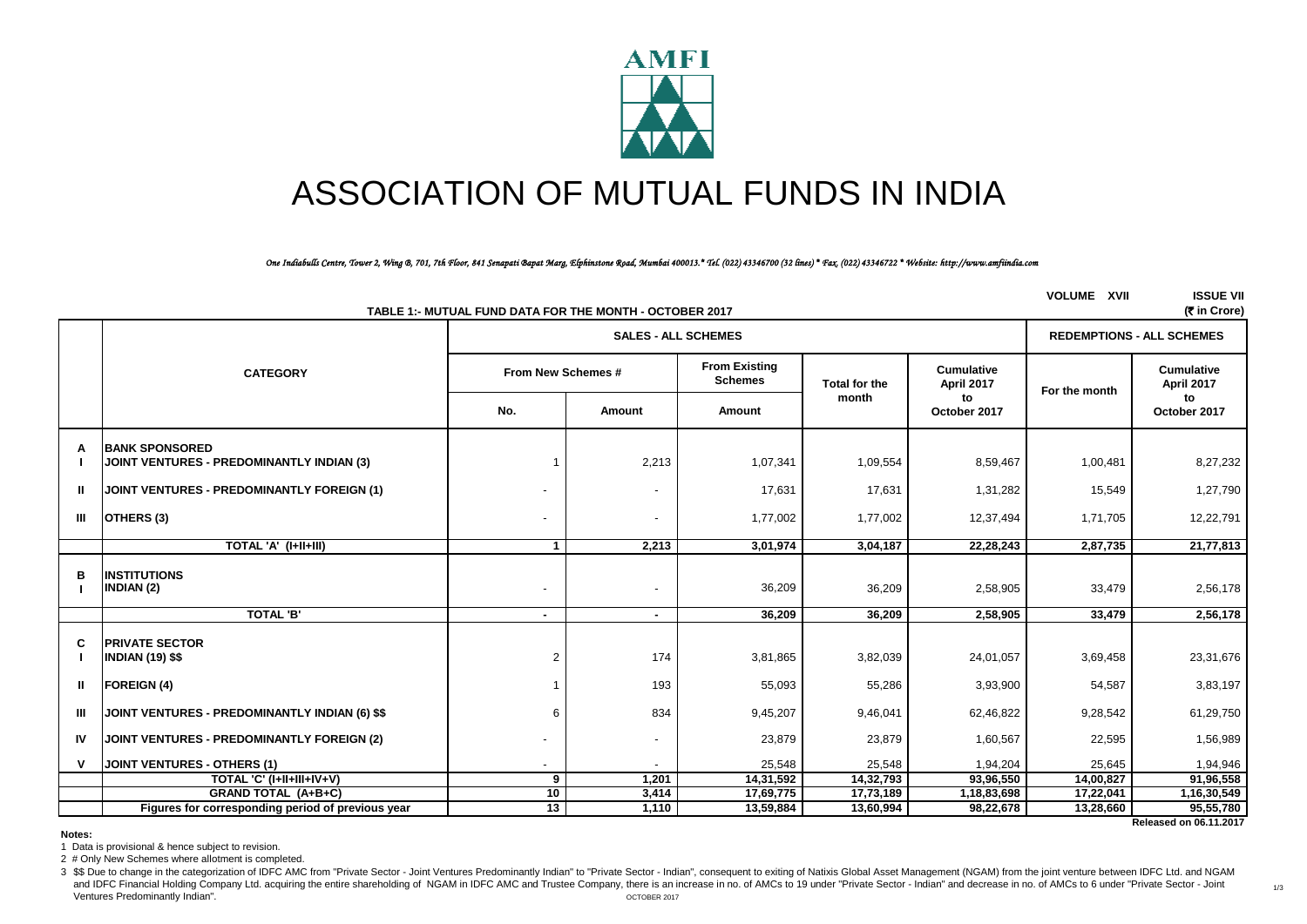| (₹ in Crore)<br>2.1 *NEW SCHEMES LAUNCHED<br>(ALLOTMENT COMPLETED) |                      |          |                      |                  |                      |                          |                      |        |  |
|--------------------------------------------------------------------|----------------------|----------|----------------------|------------------|----------------------|--------------------------|----------------------|--------|--|
|                                                                    |                      | Open End |                      | <b>Close End</b> | <b>Interval Fund</b> |                          | <b>TOTAL</b>         |        |  |
|                                                                    | <b>No.of Schemes</b> | Amount   | <b>No.of Schemes</b> | Amount           | <b>No.of Schemes</b> | Amount                   | <b>No.of Schemes</b> | Amount |  |
| <b>INCOME</b>                                                      |                      |          |                      | 2,453            |                      | -                        |                      | 2,453  |  |
| <b>INFRASTRUCTURE DEBT FUND</b>                                    |                      |          |                      |                  |                      | -                        |                      |        |  |
| <b>EQUITY</b>                                                      |                      | 334      |                      | 627              |                      | -                        |                      | 961    |  |
| <b>BALANCED</b>                                                    |                      |          | ۰                    |                  |                      | -                        |                      |        |  |
| <b>LIQUID/MONEY MARKET</b>                                         |                      |          |                      |                  |                      | -                        |                      |        |  |
| <b>GILT</b>                                                        |                      |          |                      |                  |                      | -                        |                      |        |  |
| <b>IELSS - EQUITY</b>                                              |                      |          |                      |                  |                      | -                        |                      |        |  |
| <b>GOLD ETF</b>                                                    |                      |          |                      |                  |                      | -                        |                      |        |  |
| <b>IOTHER ETFS</b>                                                 |                      |          |                      |                  |                      |                          |                      |        |  |
| <b>FUND OF FUNDS INVESTING</b>                                     |                      |          |                      |                  |                      |                          |                      |        |  |
| <b>OVERSEAS</b>                                                    |                      |          | -                    |                  |                      | $\overline{\phantom{a}}$ |                      |        |  |
| <b>TOTAL</b>                                                       |                      | 334      |                      | 3,080            |                      |                          | 10                   | 3,414  |  |

#### **TABLE 2:- SALES DURING THE MONTH OF OCTOBER 2017 - TYPE AND CATEGORY WISE 2.1 \*NEW SCHEMES LAUNCHED (ALLOTMENT COMPLETED)**

#### **\*NEW SCHEMES LAUNCHED :**

| BNP Paribas Focused 25 Equity Fund and DSP BlackRock Equal NIFTY 50 Fund.<br><b>IOPEN END EQUITY :</b> |                                                                                                                                                                                                     |  |  |  |  |  |
|--------------------------------------------------------------------------------------------------------|-----------------------------------------------------------------------------------------------------------------------------------------------------------------------------------------------------|--|--|--|--|--|
| <b>ICLOSE END INCOME :</b>                                                                             | ICICI Prudential Capital Protection Oriented Fund - Series XII Plan C 1270 Days, ICICI Prudential FMP Series 81 - 1100 Days Plan W; Kotak FMP Series 211; SBI Dual Advantage<br>Fund - Series XXIV. |  |  |  |  |  |
| <b>ICLOSE END EQUITY :</b>                                                                             | Aditya Birla Sun Life Resurgent India Fund Series 5; ICICI Prudential Value Fund Series 18; Reliance Capital Builder Fund IV - Series A; Sundaram Select Micro Cap - Series XVII.                   |  |  |  |  |  |

|                                                   | Open End                 |           | <b>Close End</b>         |           | <b>Interval Fund</b>     |                          | <b>TOTAL</b>         |           |
|---------------------------------------------------|--------------------------|-----------|--------------------------|-----------|--------------------------|--------------------------|----------------------|-----------|
|                                                   | <b>No.of Schemes</b>     | Amount    | <b>No.of Schemes</b>     | Amount    | <b>No.of Schemes</b>     | Amount                   | <b>No.of Schemes</b> | Amount    |
| <b>INCOME</b>                                     | 252                      | 91,793    | 907                      |           | 43                       |                          | 1,202                | 91,793    |
| <b>INFRASTRUCTURE DEBT FUND</b>                   | $\overline{\phantom{a}}$ |           |                          |           |                          |                          |                      |           |
| <b>EQUITY</b>                                     | 317                      | 27,571    | 114                      | (6)<br>J. |                          | -                        | 431                  | 27,565    |
| <b>BALANCED</b>                                   | 30                       | 7,933     | -                        |           |                          |                          | 30                   | 7,933     |
| <b>LIQUID/MONEY MARKET</b>                        | 52                       | 16,37,277 |                          |           |                          |                          | 52                   | 16,37,277 |
| <b>GILT</b>                                       | 40                       | 593       |                          |           | -                        |                          | 40                   | 593       |
| <b>IELSS - EQUITY</b>                             | 43                       | 1,337     | 23                       |           | -                        |                          | 66                   | 1,337     |
| <b>GOLD ETF</b>                                   | 12                       |           | -                        |           | -                        |                          | 12                   | 11        |
| <b>IOTHER ETFS</b>                                | 54                       | 3,253     | -                        |           |                          |                          | 54                   | 3,253     |
| <b>FUND OF FUNDS INVESTING</b><br><b>OVERSEAS</b> | 28                       | 13        | $\overline{\phantom{0}}$ |           | $\overline{\phantom{a}}$ | $\overline{\phantom{a}}$ | 28                   | 13        |
| <b>TOTAL</b>                                      | 828                      | 17,69,781 | 1,052                    | (6)       | 43                       |                          | 1923                 | 17,69,775 |

\$ Cheque Returned Unpaid (CRU) cases amounting to Rs. 6 crore in respect of NFO launched by one mutual fund during September 2017 has been accounted for in the current month, which has resulted in **negative figure under funds mobilzed under existing close ended equity schemes.**

|                                                   | Open End             |                 |                      | <b>Close End</b> | <b>Interval Fund</b> |        | <b>TOTAL</b>         |                 |
|---------------------------------------------------|----------------------|-----------------|----------------------|------------------|----------------------|--------|----------------------|-----------------|
|                                                   | <b>No.of Schemes</b> | Amount          | <b>No.of Schemes</b> | Amount           | <b>No.of Schemes</b> | Amount | <b>No.of Schemes</b> | Amount          |
| <b>INCOME</b>                                     | 252                  | 91,793          | 911                  | 2,453            | 43                   |        | 1,206                | 94,246          |
| <b>INFRASTRUCTURE DEBT FUND</b>                   | -                    |                 |                      |                  |                      |        |                      |                 |
| <b>EQUITY</b>                                     | 319                  | 27,905          | 118                  | 621              |                      |        | 437                  | 28,526          |
| <b>BALANCED</b>                                   | 30                   | 7,933           | -                    |                  |                      |        | 30                   | 7,933           |
| <b>LIQUID/MONEY MARKET</b>                        | 52                   | 16,37,277       |                      |                  |                      |        | 52                   | 16,37,277       |
| <b>GILT</b>                                       | 40                   | 593             |                      |                  |                      |        | 40                   | 593             |
| <b>IELSS - EQUITY</b>                             | 43                   | 1.337           | 23                   |                  |                      |        | 66                   | 1,337           |
| <b>GOLD ETF</b>                                   | 12                   |                 | -                    |                  |                      |        | 12                   | 11              |
| <b>OTHER ETFS</b>                                 | 54                   | 3,253           |                      |                  |                      |        | 54                   | 3,253           |
| <b>FUND OF FUNDS INVESTING</b><br><b>OVERSEAS</b> | 28                   | 13 <sub>1</sub> | -                    |                  | -                    |        | 28                   | 13 <sup>1</sup> |
| <b>TOTAL</b>                                      | 830                  | 17,70,115       | 1,060                | 3,074            | 43                   |        | 1933                 | 17,73,189       |

#### **2.3 TOTAL OF ALL SCHEMES**